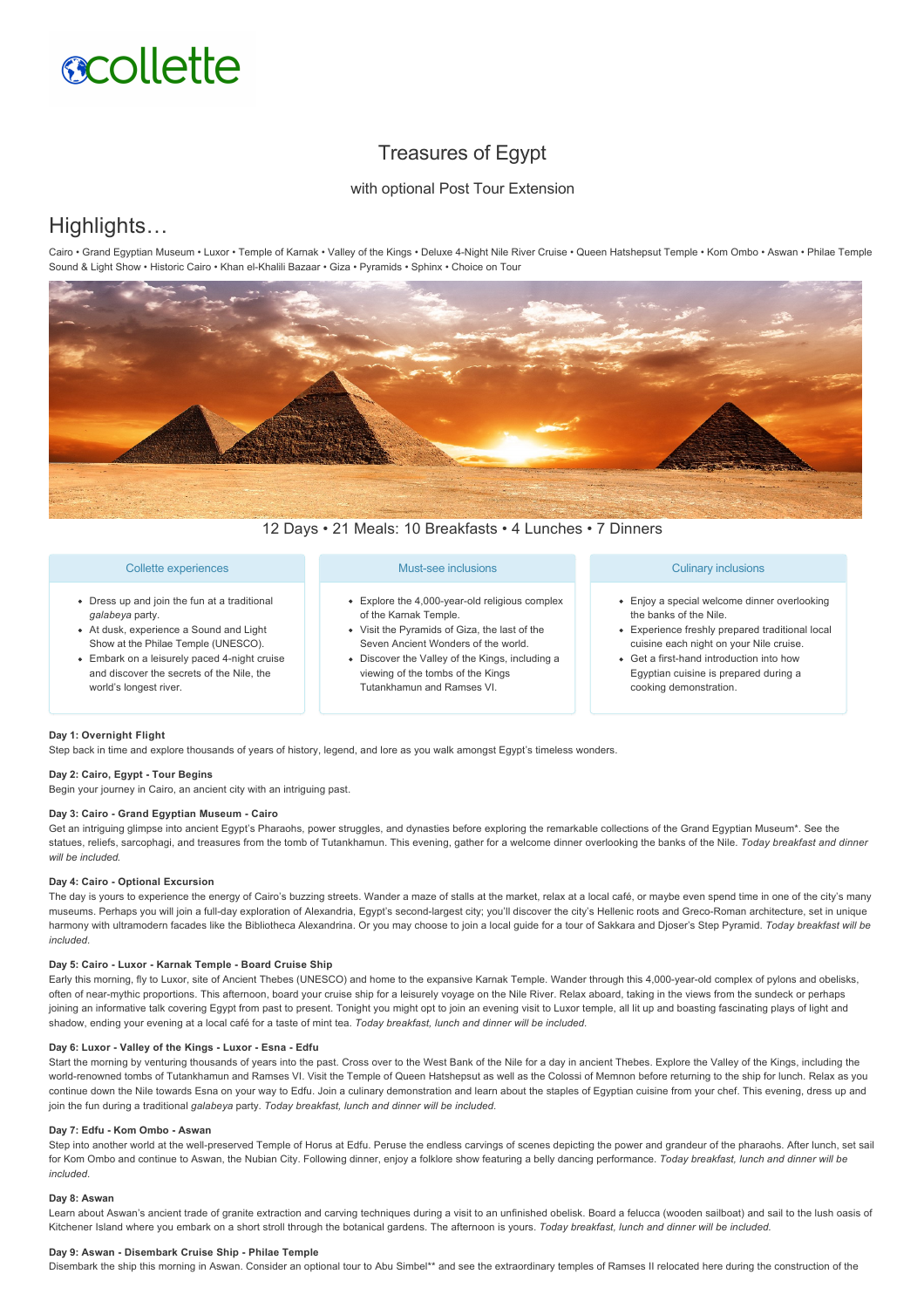High Dam. At dusk, board a motorboat to discover the Philae Temple (UNESCO), an architectural wonder. As the stars dance in the sky, gaze in awe at the temple during a Sound and Light Show. *Today breakfast and dinner will be included.*

# Day 10: Aswan - Cairo - Khan el-Khalili Bazaar

Early this morning, return to Cairo. Walk along el-Moez Street, admiring the elegant Islamic architecture of Historic Cairo (UNESCO). Enjoy some free time to shop in the world-famous souk of Khan el Khalili. Peruse colorful trinkets, hand-painted crafts, polished pendants, and more. Today breakfast will be included.

#### Day 11: Cairo - Giza - Cairo

Fulfill a lifelong dream and head to nearby Giza (UNESCO). Embark on an in-depth visit to the Pyramids of Giza, one of the 7 ancient wonders of the world. Marvel at the iconic Great Sphinx, one of the world's oldest and largest monuments. Then, **it's your choice!** Meet with a local archeologist to learn about the most recent findings in Fayptology and how they influence the active digs on the Giza plateau **OR** channel your inner explorer and venture inside the largest Pyramid of Giza via the Robber's Tunnel, winding through the inner chamber\*\*\*. Join your fellow travelers this evening for a farewell dinner. *Today breakfast and dinner will be included.*

#### Day 12: Cairo - Tour Ends

Your epic adventure comes to a close today. Return home with a new understanding of this mystical land. *Today breakfast will be included.*

## Experience It! Luxor

Home to a vast majority of Egypt's antiquities, Luxor is often referred to as the world's greatest open-air museum. This city, parted by the Nile, has been visited by travelers for centuries. Even the Greeks and Romans would travel to see the treasures that lie here. Its immense number of monuments is incredible. There's the famous Valley of the Kings which boasts 63 royal tombs, each more elaborate than the next. Enjoy exclusive entrance to the world-renowned tombs of Tutankhamun and Ramses VI, usually not included in the base visit for the Valley of the Kings. You'll also visit Karnak, a vast complex of temples and gigantic statues including the Temple of Amun, known to be one of the largest religious buildings ever constructed. Luxor will bring you back to ancient times while you are awed by the wealth of its leaders and the skill of its people.

|  | Your itinerary at a glance |  |  |
|--|----------------------------|--|--|
|--|----------------------------|--|--|

| Day 1       | Overnight Flight                        |
|-------------|-----------------------------------------|
| Days 2 – 4  | Kempinski Nile Hotel, Cairo             |
| Days 5 – 8  | <b>Movenpick Royal Lily</b>             |
| Day 9       | Movenpick Resort, Aswan                 |
| Days 10, 11 | Intercontinental Citystars Hotel, Cairo |
|             |                                         |

On some dates alternate hotels may be used.

Private yachts to small ships, iconic rivers and fjords to open sea, **Cruising** offers a new perspective of the world. Local experts guide the way on land, introducing travelers to each new destination through included cultural experiences, iconic sights, and regional cuisine.

*Collette's Flagship:* Collette's tours open the door to a world of amazing destinations. Marvel at must-see sights, sample regional cuisine, stay in centrally located hotels and connect with new and captivating cultures. These itineraries offer an inspiring and easy way to experience the world, where an expert guide takes care of all the details.

# Please Note:

Economy air rate and schedule are applicable for groups of 10 or more traveling on the same flights and dates.

Due to cabin configuration, triple and child accommodations are not available.

To complete your tour, we include roundtrip airport-to-hotel transfers when purchasing our airfare with your tour. If you have arranged for your **own air**, we are pleased to provide you the option of *purchasing* these transfers. Please note that all transfers will leave at pre-scheduled times.

\*Grand Egyptian Museum is projected to open Fall 2022. If opening is delayed, groups will visit the Egyptian Museum of Antiquities.

\*\*Due to flight schedules, the Abu Simbel option must be purchased at time of booking.

The Egyptian Government charges a camera and/or video fee of approximately 18 US Dollars for taking photos inside of the Valley of the Kings. There is an additional cost to enter special tombs and sites in the Valley of the Kings and at the Pyramids of Giza. We cover the entrance fee to many sites and to some special tombs/sites (King Tutankhamun and King Ramses VI tombs in the Valley of the Kings and to the Great Pyramid of Giza in Cairo) but other special tombs/sites will be at your expense. Rates are subject to change at any time based on governing authority. Your Tour Manager will collect these fees at the beginning of the tour day and pay the government accordingly.

\*\*\*Visiting the Great Pyramid of Pharaoh Cheops in Giza requires agility as you will have to climb up steep, narrow steps (approximately 1-1 1/2 feet tall) on the side of the Pyramid without the help of handrails. To access the inner chamber, you will need to crouch and at times to crawl up the narrow shaft with minimal help of handrails. This activity is not suitable for people suffering from claustrophobia.

Museum visits and shopping may be affected by observance of religious or local holidays. If traveling during the month of Ramadan, please note that the order of some features may vary and that some meal experiences may be replaced with meals in the hotel instead of local restaurants/venues. Ramadan observances are from March 23-April 24, 2023.

Single accommodations are limited and are available on a first come, first served basis.

The days and order of sightseeing may change to best utilize your time on tour.

Each quest is responsible for proper medical documentation and inoculations that may be required and/or recommended to participate on this tour. Please contact your local travel clinic or personal physician for specific details on the destinations you are traveling to and from.

Please be advised many airlines do not provide advance seat assignments until check-in at the airport. Advance seating will be subject to the airline's terms and conditions.

Passport numbers are required in advance. Please provide yours at time of booking.

The internal flights on this program are not included in the land price of your tour. All air, including internal flights, can be purchased through us. Internal flights that are purchased will be ticketed and distributed on tour by your Tour Manager.

#### IDENTIFICATION

Passports and visas are required for this tour at your expense. Certain countries require a minimum of 6 months passport validity from date of return home. You are strongly urged to contact the appropriate consulate for details. Visit [www.travel.state.gov](https://itinerary.collette.com/Documents/Flyer/14158/USD/www.travel.state.gov) for the U.S. State Department for the latest details about passports and visa requirements.

IMPORTANT: We recommend that our guests traveling abroad take a photocopy of their passport and applicable visas. It should be packed separately from your actual passport and visa. We also recommend leaving a copy at home with your emergency contact.

An Egyptian visa is required for this tour and costs approximately 25 US Dollars. You must obtain your own visa upon your arrival in Egypt. Visas can be obtained at the airport and payment should be made in cash. Rates are subject to change at any time based on governing authority.

The overall activity level of this tour is a level 3. This means you're an on-the-go traveler. You don't want to miss a thing, so walking and standing for longer periods of time (1-2 hours) isn't a big deal. You can navigate hills and uneven ground, climb into various modes of transportation (tuk-tuk, cable car, Zodiac, etc.), and could possibly anticipate changes in elevation. Our itineraries include many activities that require walking on uneven terrain and sand. Visiting the Tombs of the Valley of the Kings requires descending steep staircases and/or ramps with limited help from handrails. These visits may not be suitable for people suffering from claustrophobia. Some of the most unique sightseeing can mean accessing locations that restrict motor coaches, especially in historic areas. For your comfort, we recommend bringing sturdy walking shoes. You can expect some longer days balanced with free-time to recharge or set out on your own adventure. Temperatures can reach over 100° F (37° C), particularly in Luxor and Aswan. Be sure to bring adequate sun protection.

For inter-flights between Luxor and Aswan, you should expect early morning departures from your hotel due to early morning flight schedules. You should also expect early morning departures on the days the Valley of the Kings and Pyramids of Giza are featured.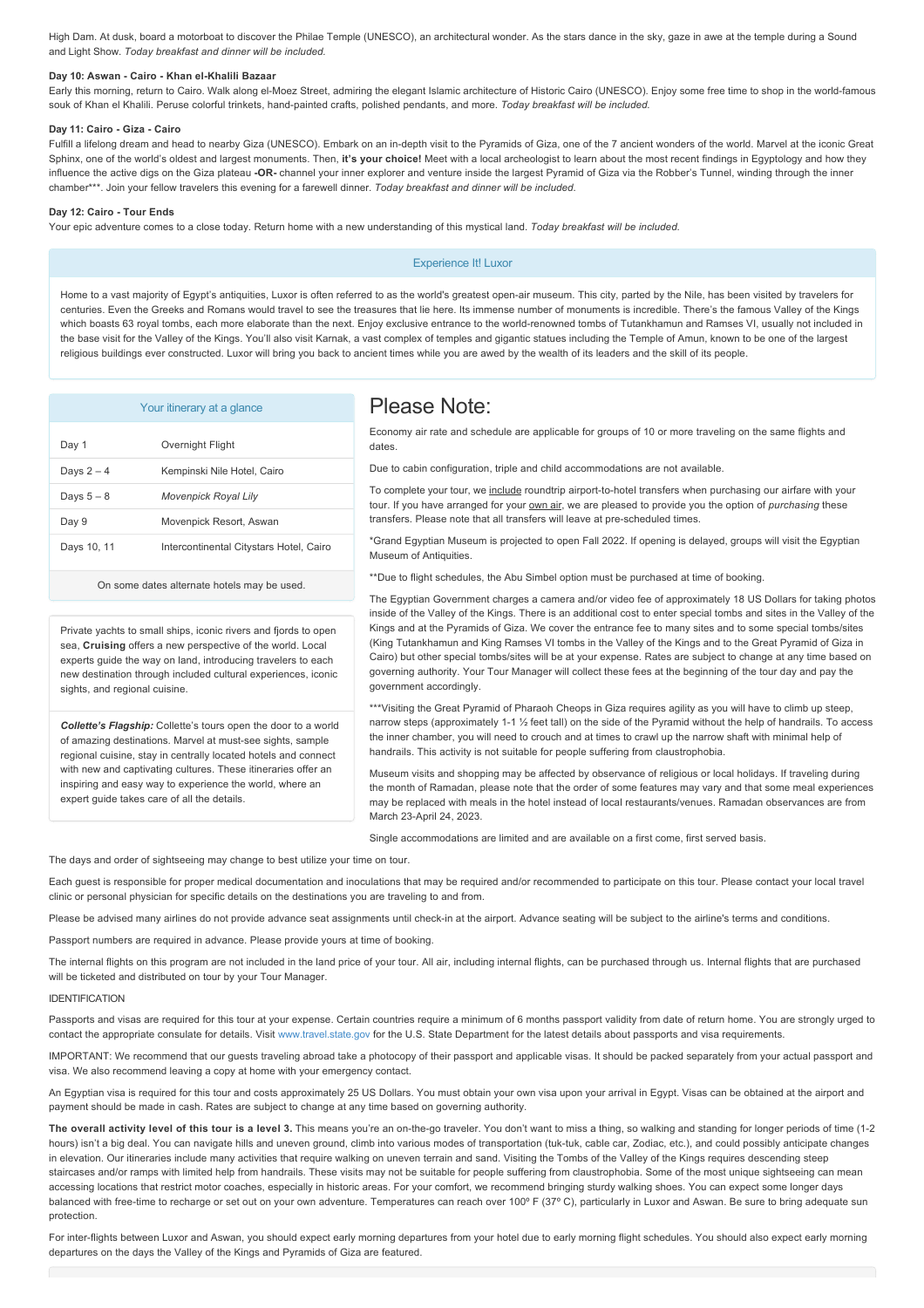## Optional 4 Days 3-Night Jordan: Petra & the Dead Sea Post Tour Extension

Rate: \$1,399.00 per person, double, land & air inclusive

## Rate: \$1,299.00 per person, double, land & air inclusive

5 Meals: 3 breakfasts, 1 lunch, 1 Dinner

#### Day 12: Cairo - Amman, Jordan - Madaba - Mt. Nebo - Petra

Fly to Amman\*, the capital of Jordan. Travel to Madaba, the "City of Mosaics." Visit the church of St. George to see the famous 6thcentury Byzantine mosaic map of the region, one of the oldest in existence, and the museum where many other spectacular mosaic examples are on display. You will also visit Mt. Nebo, where Moses saw the Promised Land – present day Israel – and is believed to be laid to rest. Continue to the ancient city of Petra for a 2night stay. This evening, experience the flavors of the region during dinner at a local restaurant. *(D)*

#### **Day 13: Petra**

Enjoy a full day tour of the remarkable stonecarved city of Petra (UNESCO), one of the new Wonders of the World. A treasure of the ancient world, Petra was "hidden" behind rugged mountains prior to its discovery in 1812 after being lost for over 500 years. Explore this breathtaking city, carved from sandstone by the Nabataeans, with an expert guide and learn about the importance of Petra to the ancient trade routes, the history of its prominence and decline, its rediscovery, and efforts at preservation. *(B)*

#### Day 14: Petra - Wadi Rum - Dead Sea

This morning depart for the immense desert of Wadi Rum, stunning in its natural beauty and home of the famous film, *Lawrence of Arabia*. Experience desert life and learn about the fascinating history of the Bedouin people who have lived for generations in the Wadi Rum's stark, fragile and unspoiled desert. Pause for lunch at a local campsite before relaxing on an afternoon-long transfer to the Jordanian shore of the Dead Sea. Arrive in the late afternoon and enjoy sunset overlooking the Promised Land. (B, L)

#### **Day 15: Dead Sea Depart for Home**

Transfer to the airport for your flight home. *(B)*

#### Please Note:

The space on this extension is extremely limited and will be available on a first come first served basis. Applicable charges may apply at time of request. Fully-quided extensions are a great way to explore a new destination. Enjoy sightseeing and local experiences led by a Tour Manager or local expert. Museum visits and shopping may be affected by observance of religious or local holidays. If traveling during the month of Ramadan, please note that the order of some features may vary and that some meal experiences may be replaced with meals in the hotel instead of local restaurants/venues. Ramadan observances are from March 23-April 24, 2023.

We reserve the right to cancel this extension if a minimum of 4 passengers is not met to operate.

\*The internal flight between Cairo and Amman is not included in the land price of your extension. This flight needs to be arranged and purchased directly from us. Due to tour scheduling, flights should arrive in Amman no later than 10:30 AM.

A Jordanian visa is required and can be purchased at the Amman Airport upon arrival at an approximate cost of \$57 USD, paid in local currency (40 Jordanian dinar). Money can be exchanged at the airport prior to arriving at the visa desk. Rates are approximate and can be changed at any time based on governing authority.

**The overall activity level of this extension is a level 3.** This means walking and standing for longer periods of time (12 hours) isn't a big deal for you. You can navigate hills and uneven ground, climb into various modes of transportation (tuk-tuk, cable car, Zodiac, etc.), and could possibly anticipate changes in elevation. You can expect some longer days balanced with free-time to recharge or set out on your own adventure

# Important reservation information:

#### IDENTIFICATION

Passports and visas are required for this tour at your expense. Certain countries require a minimum of 6 months passport validity from date of return home. You are strongly urged to contact the appropriate consulate for details. Visit [www.travel.state.gov](https://itinerary.collette.com/Documents/Flyer/14158/USD/www.travel.state.gov) for the U.S. State Department for the latest details about passports and visa requirements.

IMPORTANT: We recommend that our guests traveling abroad take a photocopy of their passport and applicable visas. It should be packed separately from your actual passport and visa. We also recommend leaving a copy at home with your emergency contact.

**\*Airfare:** For your convenience, we offer airfare for purchase with all vacation packages. If you purchase an air inclusive program, your airfare will be quoted inclusive of all fuel, taxes and fees. Your rates are subject to change until paid in full. Preassigned seats are limited and may not be available on every flight or departure date.

**Checked Baggage Charges:** Some airlines may impose additional charges if you choose to check any baggage. Please contact your airline or refer to its website for detailed information regarding your airline's checked baggage policies.

Cancellation Charges for this tour: After your seat reduction date has passed, a non-refundable deposit will be retained. For Cancellation between 60-16 days prior to departure: cancellation fee of 30% of total price. For cancellation between 15-1 days prior to departure: cancellation fee of 50% of total price. For cancellation on the day of departure and after: 100% of total price. For Ocean Cruises: For cancellation between 90-61 days prior to departure: cancellation fee of 35% of total price. For cancellation between 60-31 days prior to departure: 60% of total price. 30 or fewer days prior to departure: 100% of total price. For River Cruises: including Europe, Russia, Egypt and China, 90-61 days prior to departure: cancellation fee of 50% of total price. For cancellation between 6031 days prior to departure: cancellation fee of 85% of total price. For cancellation 30 or fewer days prior to departure: cancellation fee of 100% of total price. For Galapagos and Antarctica: A cancellation fee of 60% will apply for cancellation between 120-90 days prior to departure; A cancellation charge of 100% will apply for cancellation less than 90 days prior to departure. Cancellation protection is highly recommended and must be purchased at time of deposit. Air rates are subject to change until tour is paid in full. If Travel Protection Plan has not been purchased and a reservation is cancelled for any reason prior to departure - Air is 100% non-refundable once paid in full. Cancellation charges also apply to reservations made for "pre" and "post" night accommodations. Payment of a Per Person Travel Protection Plan Fee guarantees a full refund of all payments (including deposit), except the Travel Protection Plan Fee itself, made to Collette for travel arrangements in case of cancellation of your travel plans for any reason prior to the day of departure. The Travel Protection Plan Fee with Air only covers airline tickets you have purchased from Collette. Exception: If you originally purchased nonrefundable airline tickets, Part B of the Travel Protection Plan may provide a refund for the airline tickets, taxes, or fees in the event of a cancellation for a covered reason (see Part B for more details). The Travel Protection Plan Fee does not cover any single supplement charges which arise from an individual's traveling companion electing to cancel for any reason prior to departure. However, the Part B travel insurance includes a single supplement benefit of \$1,000 for certain covered reasons as detailed in Part B. In this case, the single supplement will be deducted from the refund of the person who cancels. Division of this charge between the two passengers involved is solely their responsibility. If insufficient funds are deducted from the canceling client, the traveling client will be charged the remaining portion of the single supplement. Cancellation waiver protects you from penalties in the event you have a need to cancel your entire inclusive tour package up to the day prior to departure. Cancellation waiver does not indemnify you from penalties if you chose to cancel partial tour components or air. If you chose to partially cancel your vacation, you will be responsible for a revision fee as well as any penalties that are incurred at the time of the cancellation. Upon cancellation of transportation or travel services where you, the customer, are not at fault and have not canceled in violation of the terms and conditions above, you will be refunded 100%. Please see your sales agent for more information, or review our brochure for details.

Responsibilities: Collette monitors security situations around the world as well as government travel advisories. Conditions may require Collette to change or even cancel trips. You accept the risks involved in travel, both foreign and domestic, and accept responsibility for your own travel decisions. Guests may be required to review and sign a participation agreement prior to engaging in certain activities on the trip.